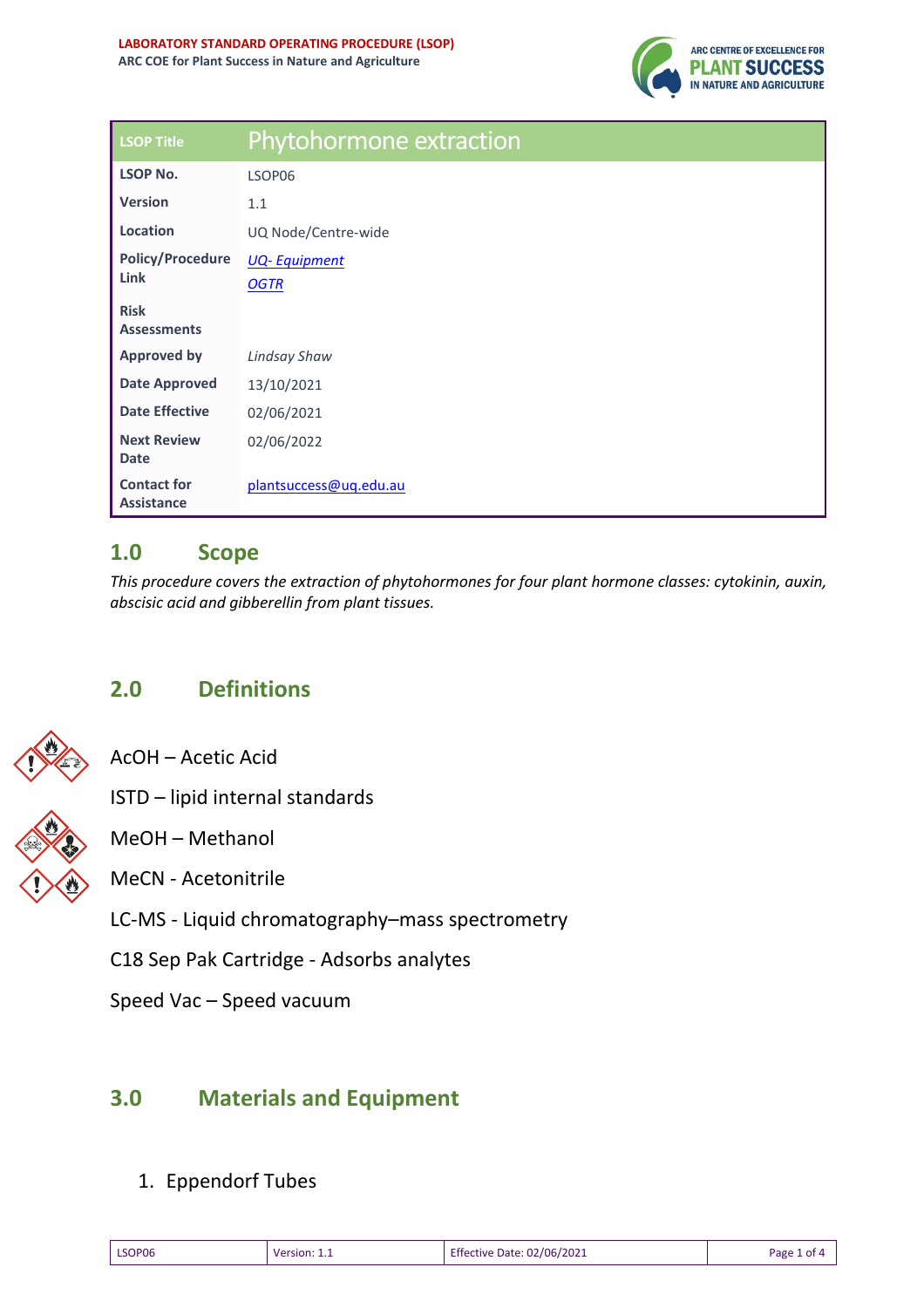- 2. Steel beads
- 3. Liquid Nitrogen
- 4. Scalpel or Scissors
- 5. Extraction Solution
- 6. Methanol (MeOH)
- 7. Acetic Acid (AcOH)
- 8. 2010 Geno/Grinder
- 9. Weigh balance
- 10.Centrifuge
- 11.Speed Vacuum
- 12. C18 sep pak cartridge
- 13. LC-MS
- 14.Vertex pipette tips without filters

## **4.0 Prescribed Actions**

#### First Day

- 1. Weigh 1.5 ml Eppendorf tubes with steel bead inside.
- 2. Harvest samples and immediately put them in liquid nitrogen
- 3. Measure the weight and calculate the weight of plant tissues for extraction.
- 4. Homogenize frozen plant tissues with the 2010 Geno/Grinder (SPEX SamplePrep, USA) under 4 °C



- 5. Add 1 mL extraction solvent (80% MeCN with 1% acetic acid (AcOH) in Milli-Q water) containing 5 µL ISTD working solution. Refer to Cao et al. 2020 for details on how to prepare ISTD working solution. Prepare fresh solvent before grinding samples and store in 4°C until ready to use.
- 6. Vortex
- 7. Leave at -20 $\degree$ C for 5 min (only necessary if extracting RNA) and then centrifuge at 15,900 rcf for 10 min under 4°C

| LSOP06 | Version: 1.1 | Effective Date: 02/06/2021 | Page 2 of 4 |
|--------|--------------|----------------------------|-------------|
|--------|--------------|----------------------------|-------------|

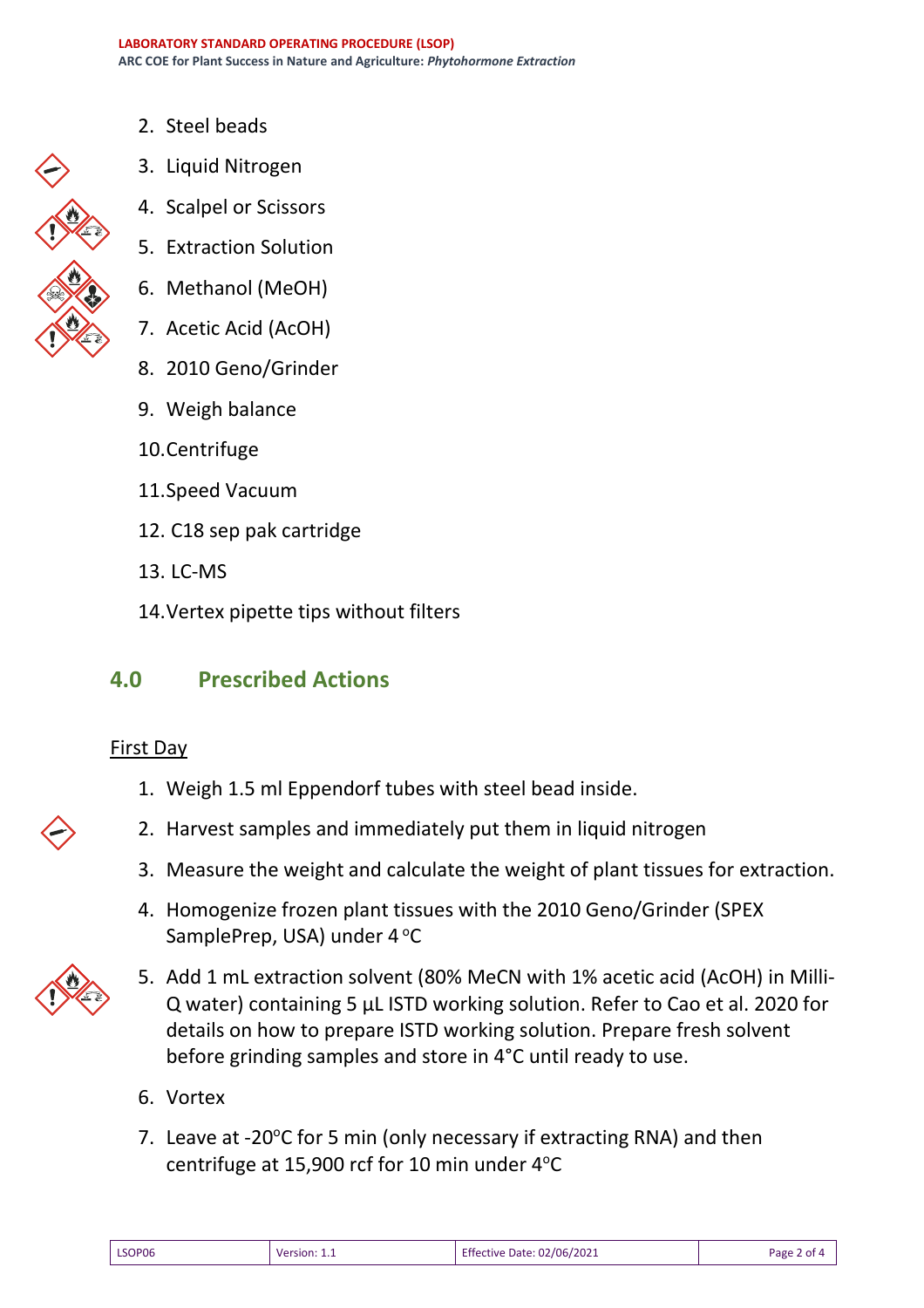- 8. Transfer supernatant to new Eppendorf tubes and extract RNA from the pellet
- 9. Evaporate supernatants using speed vac at room temperature (~3 hours)



### Second Day

- 10. Add 1 mL 1% AcOH to samples and quickly vortex and spin down.
- 11. Using a vacuum manifold in the fume hood, wash C18 sep pak cartridge (Waters, USA) with 1 ml 100% MeOH ensuring that vacuum doesn't pull liquid through too rapidly. Always leave a small volume of liquid at bottom of cartridge preventing it from drying out for all steps except elution of sample.



- 13. Load samples on column
- 
- 14. Wash column with 1 mL 1% AcOH/water
- 15. Change collection tubes and elute with 2 mL 80% MeCN with 1% AcOH
- 16. Evaporate in speed vac at room temperature (~4 hours)
- 17. Dissolve with 20 µL or 50 µL 1% AcOH/water
- 18. Store sample in -80 $^{\circ}$ C before loading on LC-MS

12. Activate C18 cartridge by 1 ml 1% AcOH/Water.